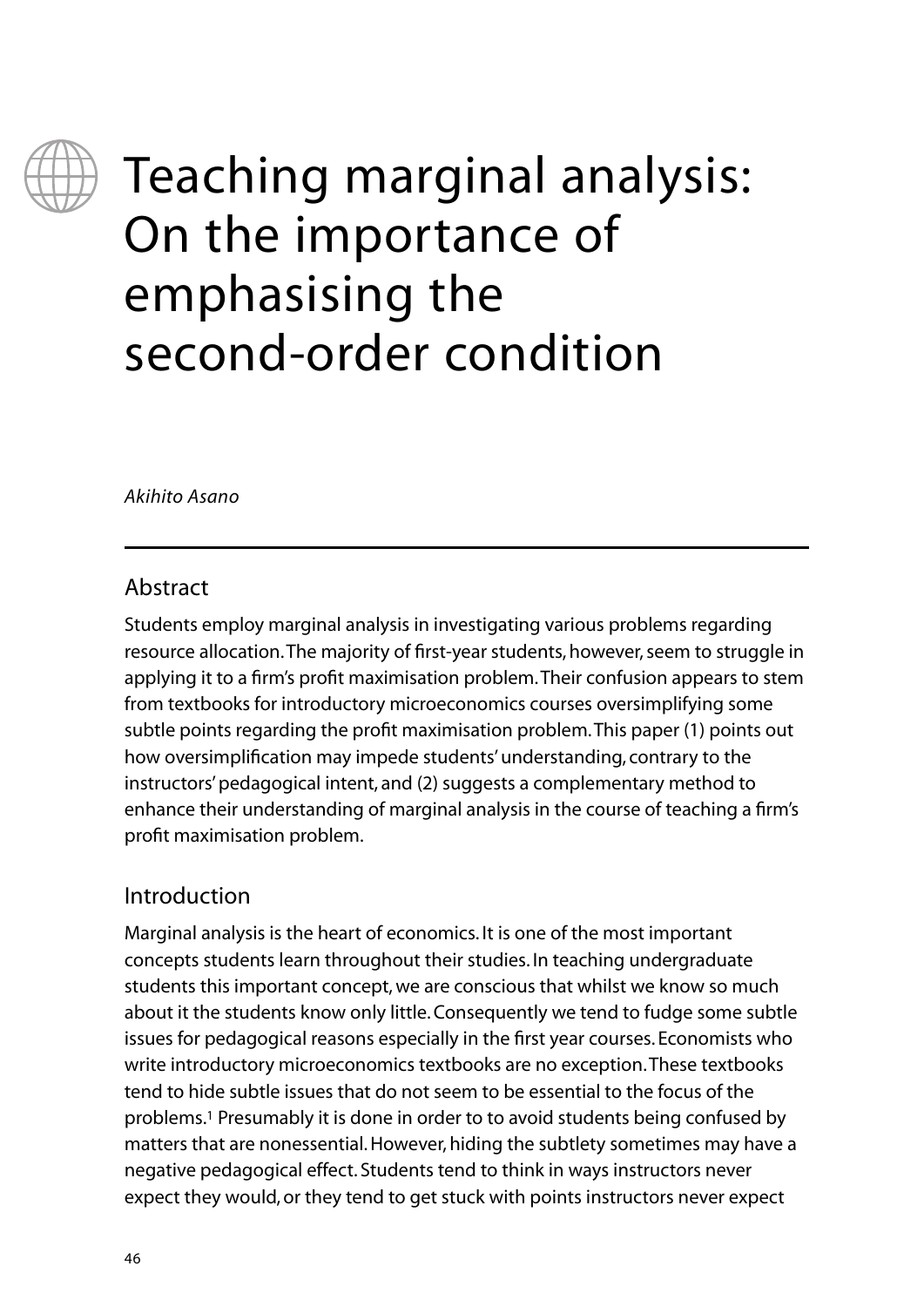they would. If students are stuck with marginal analysis in an introductory microeconomics course, it is a big problem for the instructors who teach those students in later-year units. It is a problem also in terms of enrolment if those students give up studying economics.

In order to illustrate the above problem in teaching marginal analysis, we focus on the firm's profit maximisation problem. In a typical introductory microeconomics textbook, this topic starts with an explanation of a production function with one variable input, say labour, and the associated cost function. In a typical production function in these textbooks, marginal product increases when quantity is low, but as quantity rises diminishing marginal product kicks in.This obviously implies that the marginal cost (*MC*), the average cost (*AC*), and the average variable cost (*AV C*) curves are all U-shaped.Then the textbooks analyse a firm's behaviour in a competitive market where marginal revenue (*MR*) is constant at the market price of the commodity. Marginal analysis is then employed to determine the optimal level of output.When *MR* is greater than *MC*, the firm should produce an extra unit of the commodity. It should stop producing when *MR* and *MC* are equal.Therefore, given the market price of the commodity *p*, the firm will choose the optimal quantity *q*, such that *p* = *MC(q)*. <sup>2</sup> In a competitive market, this is how the supply curve for a firm is derived.

The majority of the students, however, seem to have trouble in fully understanding the above simple flow of argument. In the following section, we endeavour to explain typically how textbooks for introductory microeconomics treats this material and why that could be a pedagogical problem. Section 3 proposes a method to effectively teach marginal analysis in the context of a firm's profit maximisation problem.The method is free from the use of calculus. Section 4 summarises our argument using calculus, which helps more mathematically inclined first-year students consolidate their understanding on this matter. Section 5 concludes the paper.

## Problems

We illustrate relevant problems using a typical numerical example that students might face in an introductory microeconomics course.

**Question:** The table attached provides cost information of a firm supplying a commodity in a competitive industry (see Table 1).The technology of the firm is such that *AC*(*q*), *AV C*(*q*), and *MC*(*q*) curves are all U-shaped.*What is the optimal level of output if the price of this commodity is \$140? Obtain the profits.*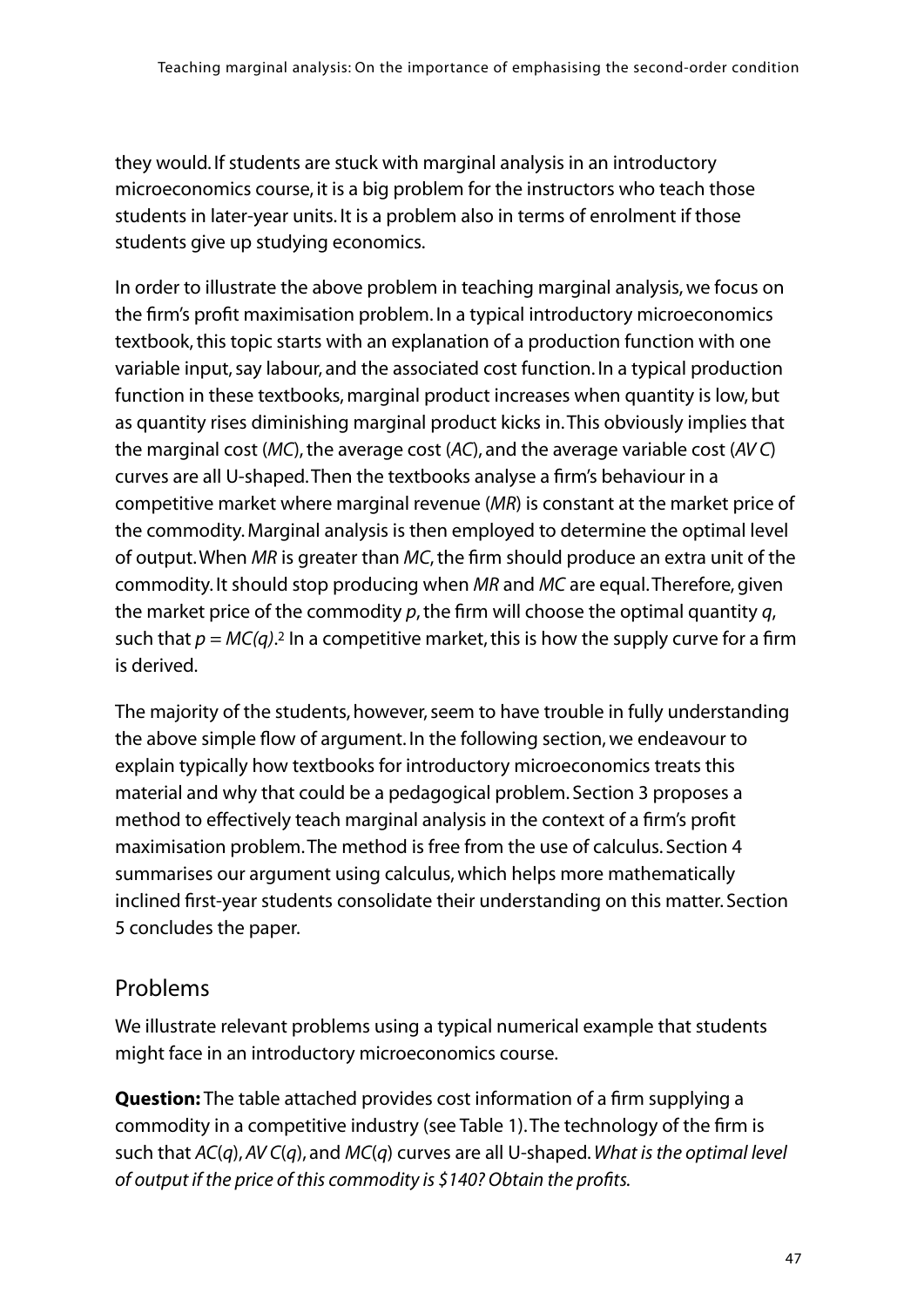| q  | VC(q) | TC(q) | MC(q) | AVC(q) | AC(q) |
|----|-------|-------|-------|--------|-------|
| 0  | 0     | 1000  | ΝA    | NA     | NA    |
| 1  | 181   | 1181  | 181   | 181    | 1181  |
| 2  | 328   | 1328  | 147   | 164    | 664   |
| 3  | 447   | 1447  | 119   | 149    | 482   |
| 4  | 544   | 1544  | 97    | 136    | 386   |
| 5  | 625   | 1625  | 81    | 125    | 325   |
| 6  | 696   | 1696  | 71    | 116    | 283   |
| 7  | 763   | 1763  | 67    | 109    | 252   |
| 8  | 832   | 1832  | 69    | 104    | 229   |
| 9  | 909   | 1909  | 77    | 101    | 212   |
| 10 | 1000  | 2000  | 91    | 100    | 200   |
| 11 | 1111  | 2111  | 111   | 101    | 192   |
| 12 | 1248  | 2248  | 137   | 104    | 187   |
| 13 | 1417  | 2417  | 169   | 109    | 186   |
| 14 | 1624  | 2624  | 207   | 116    | 187   |
| 15 | 1875  | 2875  | 251   | 125    | 192   |
|    |       |       |       |        |       |

**Table 1** Data for various costs

The answer is clearly *q* = 12 and the corresponding profit is –\$568 (the loss of \$568 which is less than the fixed cost of \$1000).<sup>3</sup> However, many students surprisingly tend to choose  $q = 0$ . Our concern becomes even greater when we find that the major reason for them choosing  $q = 0$  is not because they obtain the negative profit of –\$568 when *q* =12.These students do not even arrive at the conclusion *q* = 12.The most typical error is as follows: *To produce the first unit, it costs \$181 which is less than the price, therefore the firm should not produce at all.The corresponding profit is –\$1000.*

This is a big concern. Many students clearly do not understand (or are confused by) marginal analysis.The objective of this section is to detect problems that lead to this misunderstanding.There seems to be one major problem, which is explained next.We then raise a related problem and explain that these two problems combine together to create confusion amongst students and impede their understanding.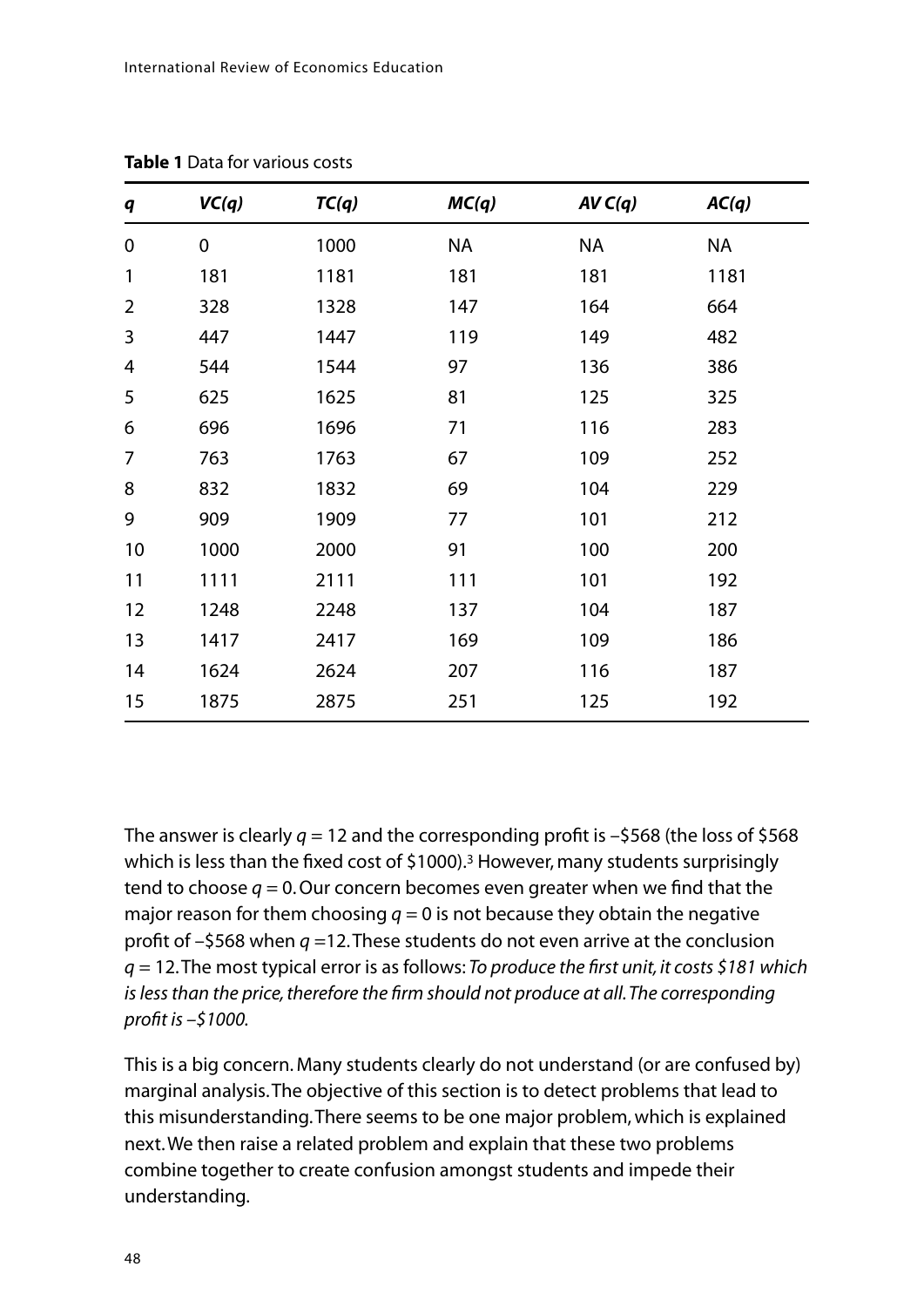## *Fudging*

As mentioned in the previous section, production theory in introductory microeconomics typically starts with concepts of marginal product of an input. A production function, in which marginal product increases and diminishes, is introduced followed by the associated cost function.This implies that *MC*, *AC* and *AV C* curves are all U-shaped.Then the relative positions of these three curves are explained, i.e. when *AV C* is above *MC*, *AV C* is decreasing, etc.

With U-shaped curves, we face an awkward problem.When we introduce marginal analysis and arrive at the conclusion that, given the market price of the commodity *p*, the firm will choose the optimal quantity *q* such that  $p = MC(q)$ , there are two possible levels of quantity that satisfy this condition.The majority of the introductory microeconomics textbooks seem to fudge this problem in one of the following ways.

#### **Fudging 1** *The downward sloping segment of the MC curve is simply omitted (Figure 1).*

Some textbooks depict the *MC* curve as in Figure 1. Despite the fact that the emphasis is given to both increasing and diminishing marginal products, the *MC* curve is only increasing. By drawing the *MC* curve like this, we can obviously avoid the problem of having two solutions to  $p = MC(q)$ . That is, by starting with some arbitrary taken quantity  $q_0$  in Figure 1 where  $p > MC(q_0)$ , it is quite straightforward to arrive at q where *p = MC(q\*)*. 4

Later in this section we shall discuss why this fudging is problematic, but before doing that let us review other ways in which textbooks fudge this matter.

## **Figure 1** Decreasing segment of MC(q) is ignored

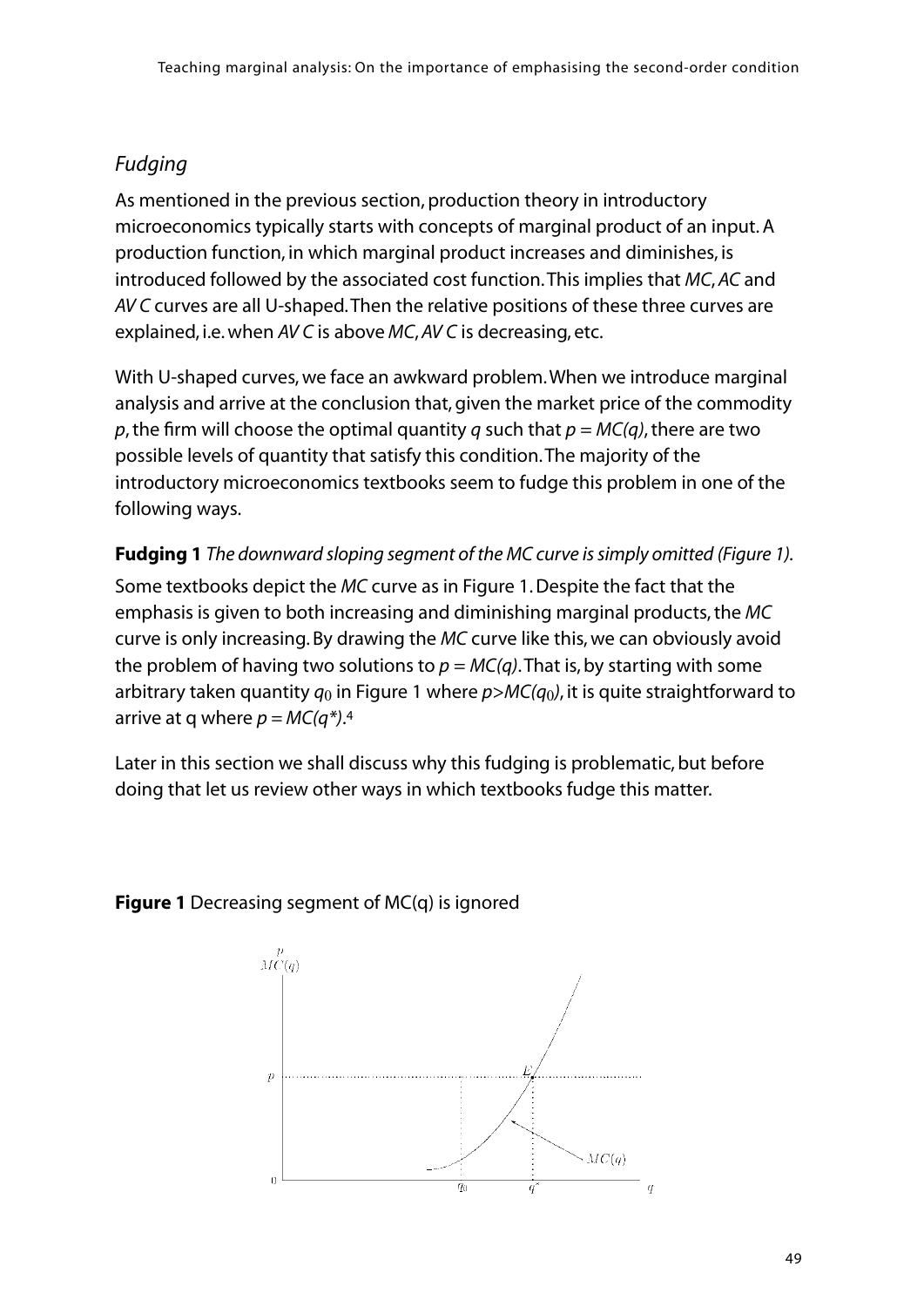



**Fudging 2** *The downward sloping segment of the MC curve is drawn, but only partly so that p = MC(q) occurs only at one q (Figure 2)*.

Is this a good compromise? Whilst the *MC* curve is U-shaped, there is only one point on the diagram such that *p = MC(q)*. But it is only so because a part of the *MC* curve is still ignored. So there is not much difference between these two ways of fudging.

Some textbooks do draw that segment of the *MC* curve so that there are two intersections, but still fudge this problem.

**Fudging 3** *The MC curve is U-shaped and p = MC(q) occurs at two levels of q, but one of those is completely ignored and is not even labelled (Figure 3).*

In a sense, this is better than the previous two ways of fudging as the *MC* curve is at least consistent with the production technology that is emphasised. However, even though it has now revealed there are two intersections, without commenting at all about the unlabelled intersection, textbooks focus on the other intersection and move on to derive the short-run supply curve, which we know is upward sloping.

**Figure 3** No attention to one of the intersections

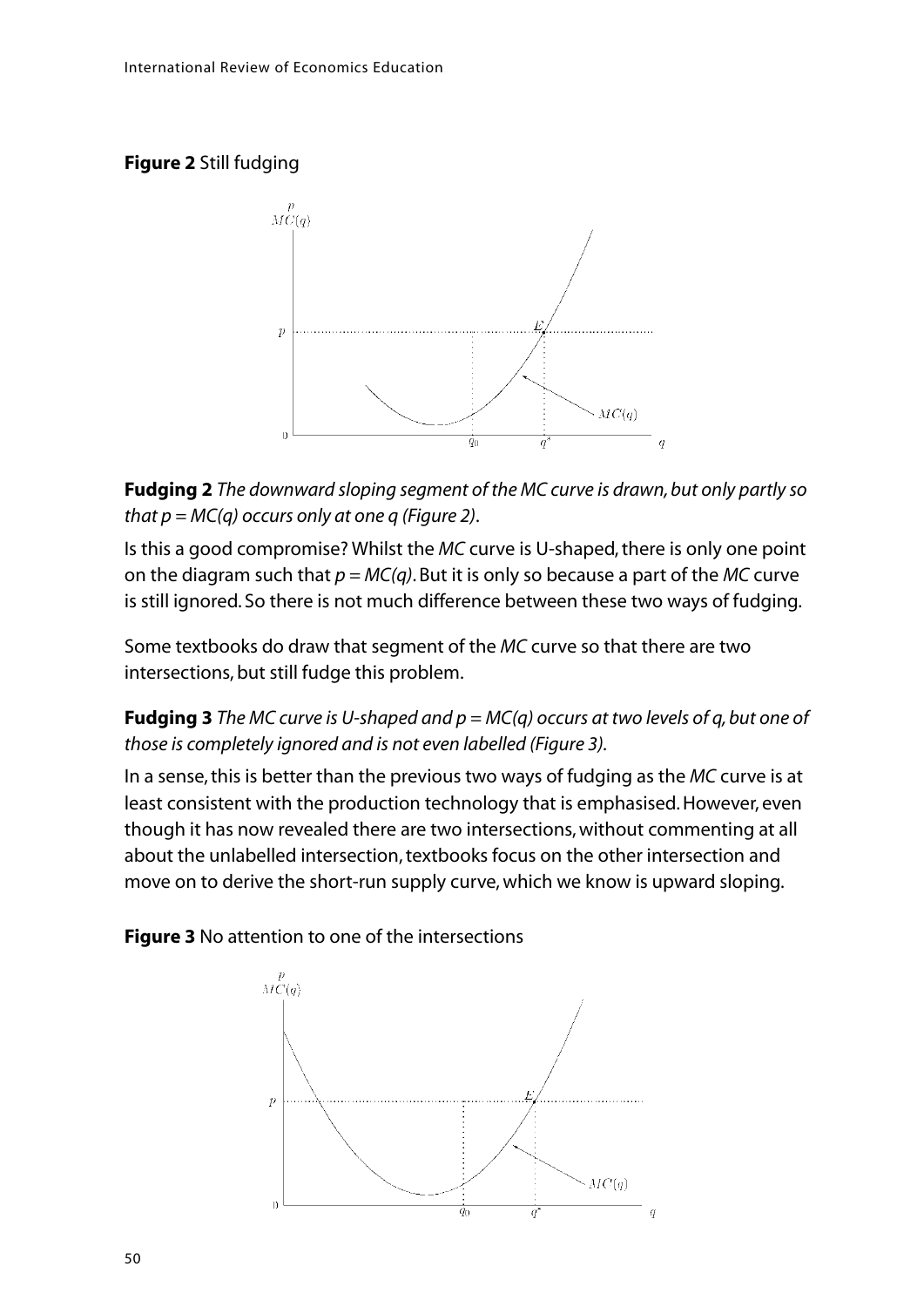# Memorising

There seem to be a related problem regarding students' attitude towards studying, which teachers need to take into account when they deliver lectures.The problem is that most of the students are weak in logic and tend to accept statements as gospel.

Let us put this in the context of the profit maximisation problem. Some textbooks emphasise the fact that a competitive firm's *MC* is increasing at the profit maximising level of output (i.e. suggesting to students that they can ignore the downward sloping segment of *MC*), but it seems to have little effect on enhancing students' understanding. In addition, it can be dangerous to provide students with this sort of statement without emphasising reservations.<sup>5</sup>

## **Fudging 4** *A firm produces an output where MR equals MC and, at this output, MC is increasing.*<sup>6</sup>

This statement, which sometimes seems to be referred to as the *golden rule of profit maximisation*, is true, but not always. It is true when the firm is a price taker (i.e. competitive markets). A firm can increase its profit whenever *MR* is greater than *MC* by increasing its production.Therefore, *in a competitive market* where *MR* is constant at the market price of the commodity, the only way for the profitmaximising firm to stop increasing its production is to have an upward sloping *MC* curve. Instructors are aware of this, but a typical first-year student tends to take this statement as gospel and believes that it holds for any type of market.That is, they tend to just memorise the last part of the statement:*MC* is increasing (at the profit maximising point).

# Discussion: What is the problem?

Readers might want to ask two questions at this point. One might be,'In introductory microeconomics, doesn't it suffice to restrict the attention to a *MC* curve that is always upward sloping even though it contradicts the typical production technology that has been introduced?'The other might be,'If students take the 'golden rule' as gospel then why do they choose a quantity where *MC* is decreasing  $(q = 0)$  in the numerical example we saw previously? The first question was in fact raised in the beginning of this section.The reason we have postponed answering it is that it can be better answered if the second question is taken into account at the same time.

The first question *per se* appears to be debatable. Do we worry about the fact that a *MC* curve is inconsistent with the typical production technology, when our focus is explaining marginal analysis in the context of firm's profit maximisation problem? If not,does this inconsistency confuse students? This perhaps is a minor problem.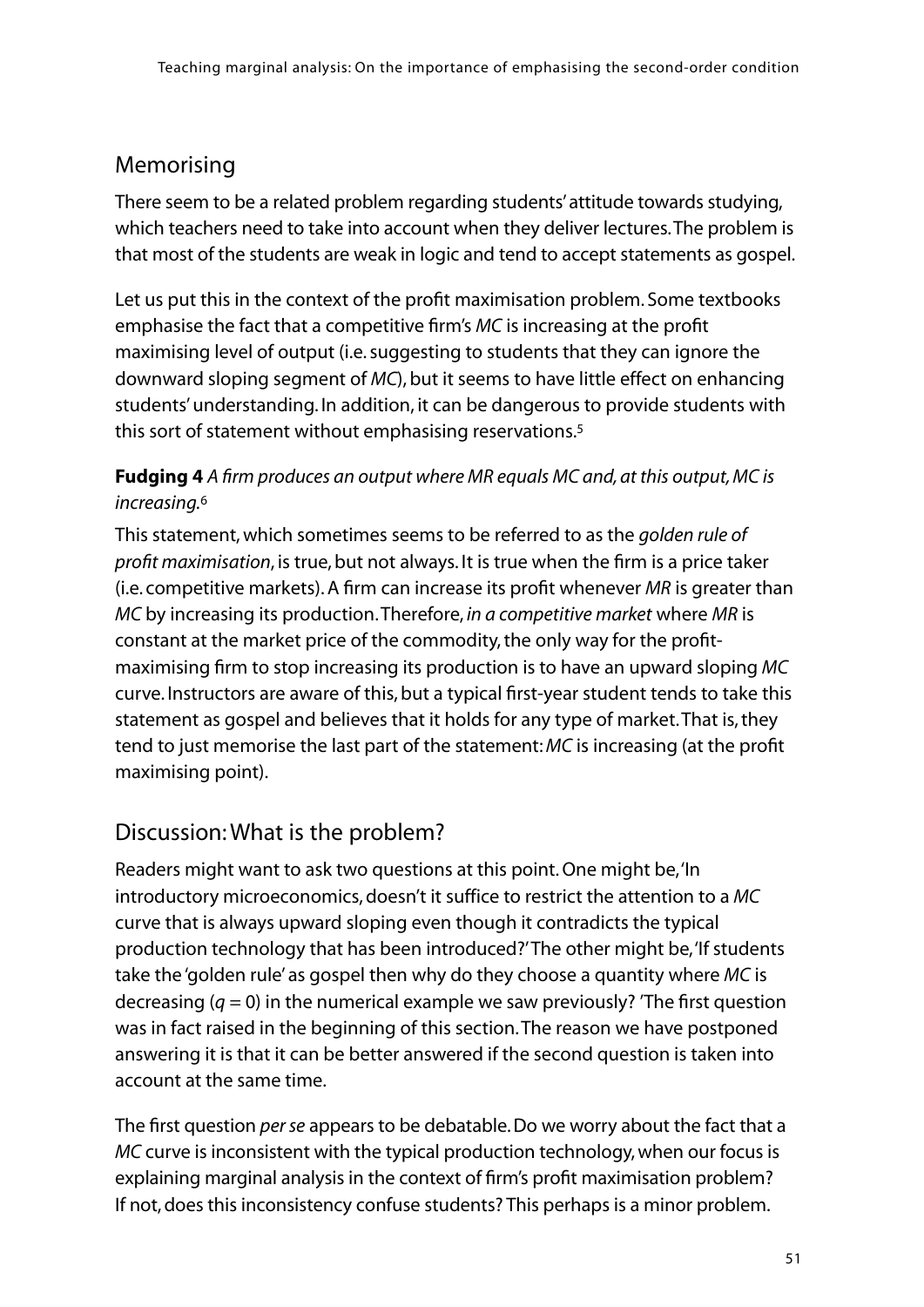Students will accept a *MC* curve that is always upward sloping without difficulty if an instructor acknowledges it.7 If this is not a problem, then why bother worrying about the downward sloping segment of the *MC* curve when we know that no solution can be found there, and hence is inessential, in a perfectly competitive market?

It is true that the downward sloping segment of the *MC* curve is nonessential in the sense it is not going to be a solution in a perfectly competitive market. However, we would like to argue here that emphasising that segment is essential in terms of pedagogy on the contrary to what one might think.

We choose not to teach various things in introductory microeconomics for pedagogical reasons. Monopoly with a kinked demand curve is one of these examples.8 We do not usually teach it in introductory economics because our major objectives at this level are to teach what monopoly is and to demonstrate the inefficiency that it causes – marginal analysis, therefore, is a part of it – in the market.9 Some technicality regarding the kinked demand is left for intermediate microeconomics or industrial organisation. In this case, hiding the kinked demand does no harm to students' understanding of efficiency, so it is pedagogically nonessential to emphasise that peculiar demand. On the contrary, however, in the firm's profit maximisation problem that we have focussed, emphasising the downward sloping segment of the *MC* curve is essential.This is because marginal analysis is one of the main things students are supposed to learn from going through that problem.

Considering the answer to the second question makes the point clear. Recall that the question was, 'If students take the 'golden rule' as gospel then why do they choose a quantity where  $MC$  is decreasing ( $q = 0$ ) in the numerical example we saw previously? 'The reason is because the fact that *MC* is decreasing does not matter to them.They have decided that the firm does not produce on the basis of *MR* < *MC* for the first unit, and that is the end of their reasoning.They do not check the slope of *MC* because they do not *appreciate* the importance of it. Students are not exposed to the reasoning as to why it cannot be profit maximising when *MC* is downward sloping in perfect competition, and a typical student is not so logical to be able to figure out that profit maximising cannot occur at that segment of the *MC* curve.

As a consequence, a typical student results in (1) memorising that *MC* is increasing when a competitive firm is profit maximising but; (2) still looking at the downward sloping part of the *MC* curve when they face a numerical problem.The problem is a combination of (1) omitting explanation as to why one of the intersections is not profit maximising and; (2) students trying to resort to memorising concepts rather than to understand them logically.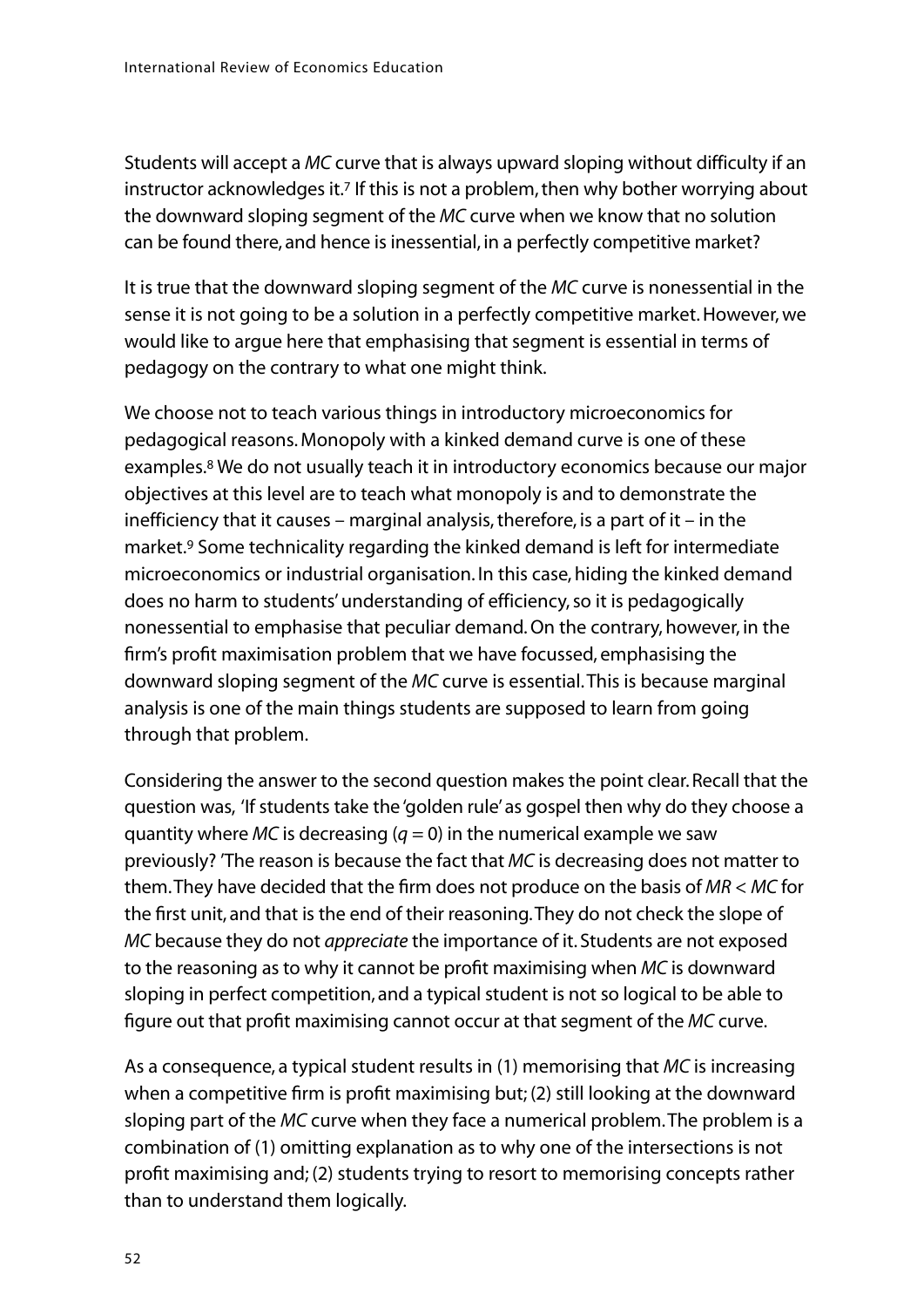**Figure 4** Two points satisfy *MR* = *MC*



We therefore believe that emphasising the downward sloping segment of the *MC* curve has a huge pedagogical effect, both in terms of instilling students how marginal analysis works and developing their logical thinking.

## One way it could be taught

Taking our discussion in the previous section into account, we shall suggest a way the profit maximisation problem could be taught in the following.

#### **Step 1** *Draw a U-shaped MC curve and acknowledge that MR(q)= MC(q) occurs at two levels of q in perfect competition. Show that one of the two points might be profit maximising.*

At the same time, teachers need to explain first that *MR(q)= p* for all *q*, hence the *MR* curve is constant at *p*.The important thing from now on is to keep using *MR* instead of *p*. Students just need to be persuaded that *MR* is constant in perfect competition.

## **Step 2** *Show that the other point cannot be profit maximising.*

This is perhaps the most important step, which the textbooks tend to omit. By the use of *reductio ad absurdum*, it can be taught why Point *D* cannot be profit maximising, and indeed this re-emphasises the power of the marginal analysis. Suppose that Point *D* were indeed profit maximising.Then by marginally increasing its production, the firm would be able to increase its profit as *MR(q) >MC(q)*.This contradicts to the assumption that Point *D* is profit maximising, and hence it cannot be profit maximising. It is very important to emphasise here that when the firm is maximising its profit, at that point, the *MR* curve cuts the *MC* curve from *above*.This condition holds at Point *E* but not at Point *D*.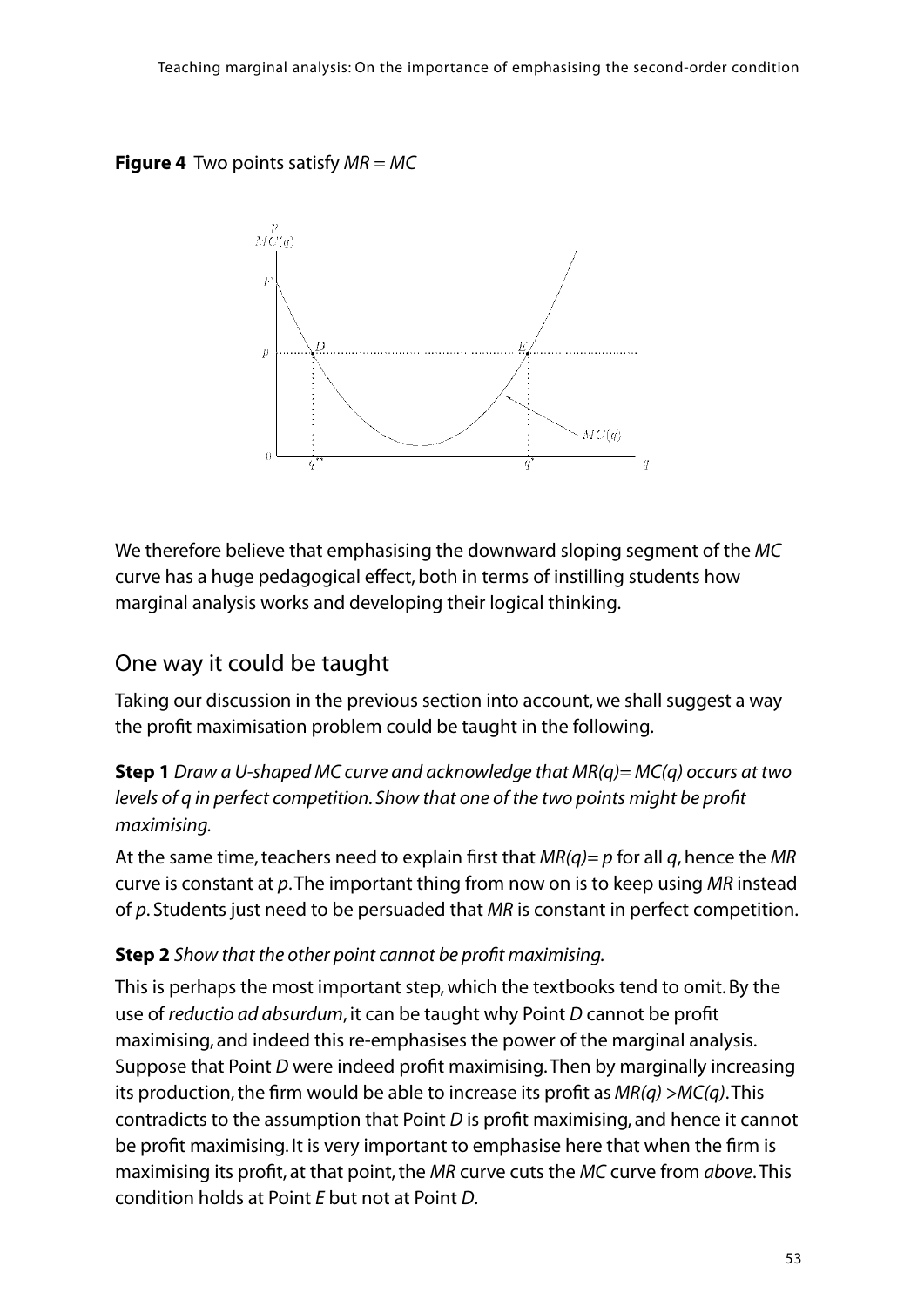In any event, this leaves a firm with a decision of producing at Point E or not producing at all (Point F). Obviously, choosing Point F results in a negative profit equivalent to the fixed cost (FC ) hence when Point E is above the AVC curve, the firm will choose to produce. Otherwise, the firm decides not to produce.

#### **Step 3** *Keep using MR(q) instead of the market price.Teach monopoly before deriving an upward sloping supply curve in perfect competition.*

In the previous section, we have acknowledged the danger of just emphasising the upward sloping segment of the *MC* curve. Students tend to take it as gospel that the *MC* curve is upward sloping for any profit maximising point, which is true if perfect competition is assumed but it is not necessarily true in general.What we want to stress is that what generally matters is the difference between slopes of *MR* and *MC*, but not the slope of *MC* itself.We had better instill the notion of marginal analysis into the students using the two different markets, perfect competition and monopoly, back to back.Typically in the first year, we teach the concept of natural monopoly, yet the *MC* curve tends to be drawn upward sloping when the optimal output for monopoly is derived.This merely puts off students' (possible) misunderstanding on this matter to later years.

Instead it is suggested that we use natural monopoly, which is usually explained in the beginning of a monopoly section in introductory microeconomics textbooks. Assuming that monopoly has a total cost function *C(q)= F + cq* where *F* and *c* are the *FC* and the *MC*, respectively, we can explain all the important points including the deadweight loss.With this cost function and linear demand, profit maximisation for monopoly occurs at *qm* in Figure 5 where *MR(qm)= MC(qm)*. <sup>10</sup> Students just need to apply the same principle of the marginal analysis once they figure out the *MR* and *MC* curves.



#### **Figure 5** Monopoly:The same principle applies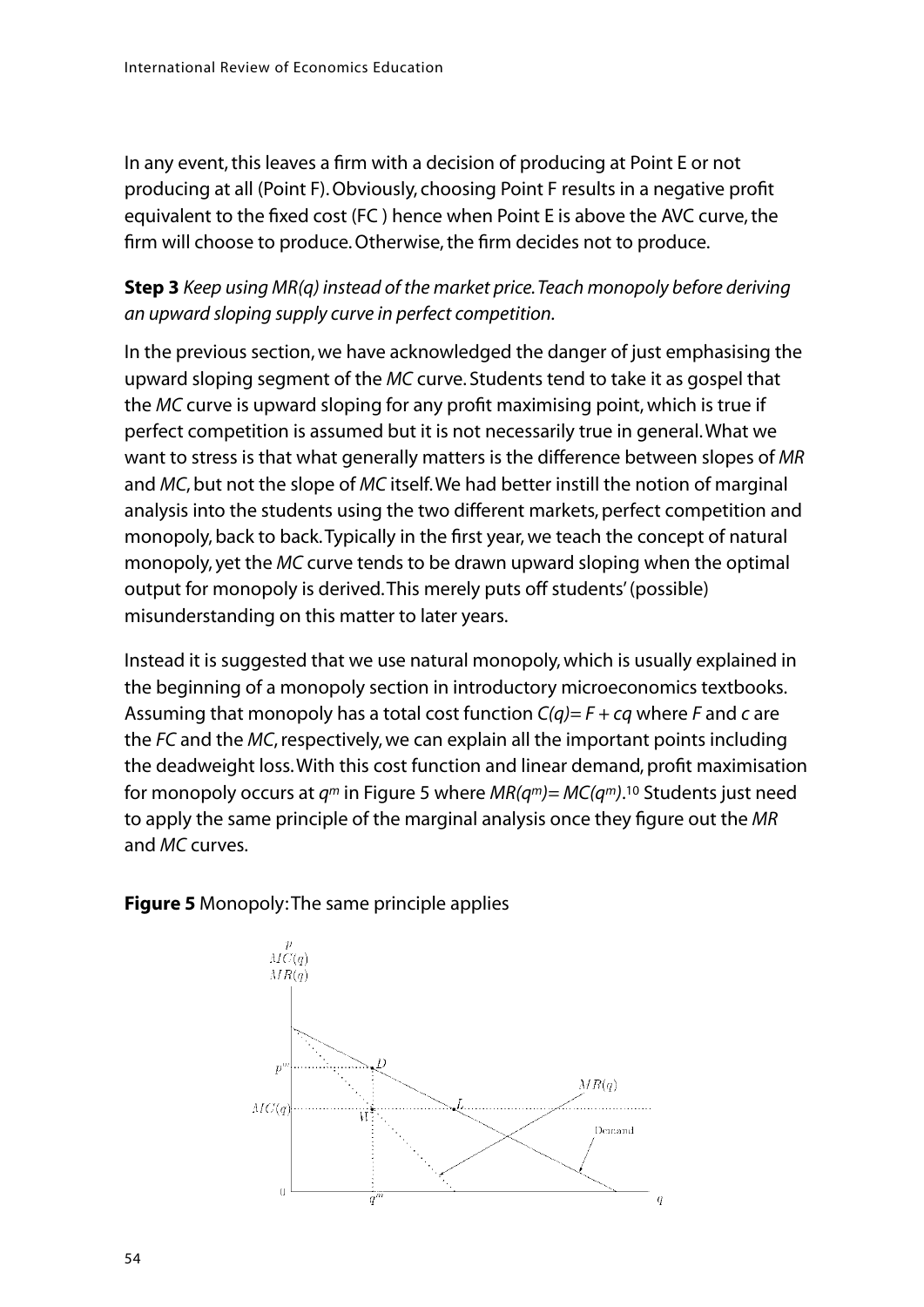There are two important points to emphasise in this example. First is that at Point *W* the *MC* curve is non-increasing even though a monopoly is profit maximising.This example shows that the *MC* curve is not necessarily upward sloping at a profit maximising point.The second point to emphasise is that the *MR* curve is not constant, more specifically, it is downward sloping.This is what introductory microeconomics textbooks explain intuitively (in relation to elasticity), but in this paper, the focus is to technically explain that the *MR* curve is not constant and *p>MC(qm)*at the profit maximising quantity (which results in the deadweight loss).

**Step 4** *Come back to perfect competition and derive an upward sloping supply curve. Emphasise that when the market is competitive, i.e. when a firm is a price taker, MR(q) is constant at the market price p.*

We have emphasised that we always have *MR(q)= MC(q)* for profit maximisation and that the *MR* curve cuts the *MC* curve from above at the optimum. Now we re-emphasise to students that perfect competition is the special case where *MR(q)* is always *p*.We go through this because we want to demonstrate to students that we can derive an upward sloping supply curve for a price-taking firm. Realising that there is rigorous foundation to the law of supply, students will, without doubt, become more enthusiastic in studying economics.

# Consolidating the understanding using calculus

Technically speaking, the focus of our discussion is,'Do we teach the second-order condition of the profit-maximisation problem or not?'As we have seen, in introductory microeconomics textbooks, the first-order condition *MR(q) = MC(q)* is emphasised but little attention is given to the second-order condition *MR'(q) <MC'(q)*. We have emphasised that we should give more emphasis on the latter.

Up to this point, we avoided the use of calculus bearing in mind that the material is for an introductory microeconomics course. For classes that are more mathematically inclined, however, the use of calculus might help consolidate students'understanding.What follows entails important points emphasised in the previous section.The use of calculus also highlights the fact that our idea is general and hence is applicable to different market structures.

Let us denote revenue and total cost by  $R(q)$  and  $C(q)$ , respectively. Then the first-order condition for profit maximisation is:

*R'(q)= C0(q),* (1)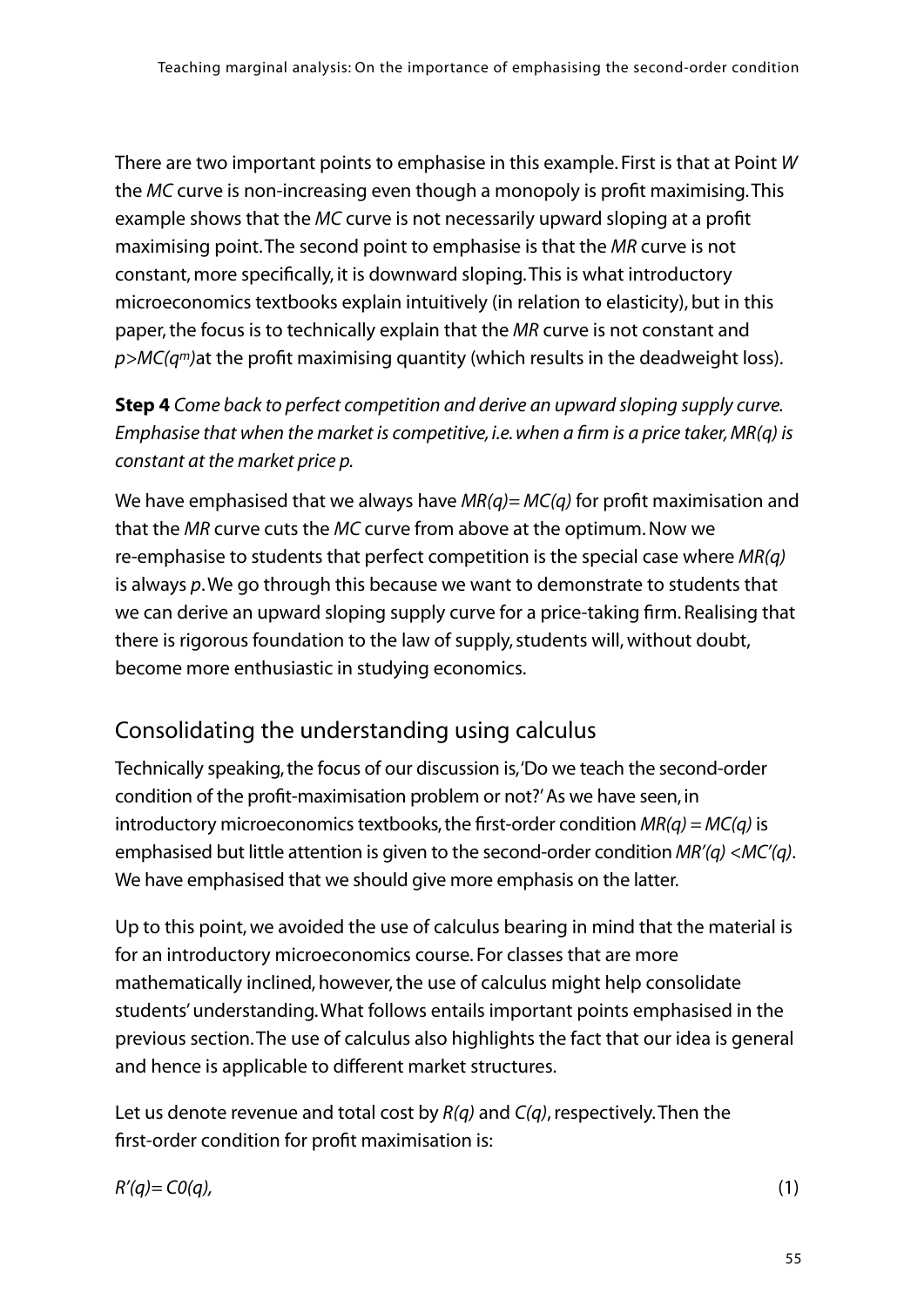which merely says that the optimum requires *MR* and *MC* to be equal.Whilst this condition holds in any structure of markets, in a competitive market, since *p* = *R0(q)* it reduces to:

$$
p = C'(q),
$$
 (2)

which just says a competitive firm produces a quantity where the price equals the marginal cost.

Now, the second-order condition for a local maximum is:

| $R''(q) < C''(q)$ ,                                                                                                                       | (3) |
|-------------------------------------------------------------------------------------------------------------------------------------------|-----|
| or alternatively,                                                                                                                         |     |
| $MRO(q) < MCO(q)$ .                                                                                                                       | (4) |
| Again, this is a general condition that applies to any market structures. In a<br>competitive market, since $R'(q) = 0$ it boils down to: |     |
| $MC'(q) > 0$ ,                                                                                                                            |     |

which says that the *MC* curve is upward sloping at the local maximum.

One of the points of the teaching method introduced in the previous section was to explain monopoly using Equation (4) first, and then come back to perfect competition, which uses Equation (5). Equation (4) clearly shows that what is important is the difference in slopes of *MR* and *MC* curves, not whether the MC curve is upward sloping or not.

The following example illustrates the point. Look at Figure 6. In this diagram, we have a monopoly who faces a linear demand curve. Hence its *MR* curve is linear as well. Suppose it has a decreasing *MC* curve as depicted. Equation (4) suggests that Point *B* satisfies the second-order condition but Point *C* does not. Indeed, if Point *C* were optimal, the monopoly should not be able to increase its profit by infinitesimally increasing the level of production. However, since the *MC* curve cuts the *MR* curve from above at Point *C*,the monopoly can increase its profit by increasing production. Hence Point *C* cannot be profit maximising for the monopoly.

Note that even at Point *B*, the *MC* curve is decreasing, i.e.*MC'(q)= C''(q)* < 0. In fact,this is true for all *q*> 0 in this example. Still, Point *B* is profit maximising as the *MR* curve cuts the *MC* curve from above and the monopoly cannot increase its profit by infinitesimally changing its production from there.This example helps emphasise the fact that what really matters in the profit maximisation problem is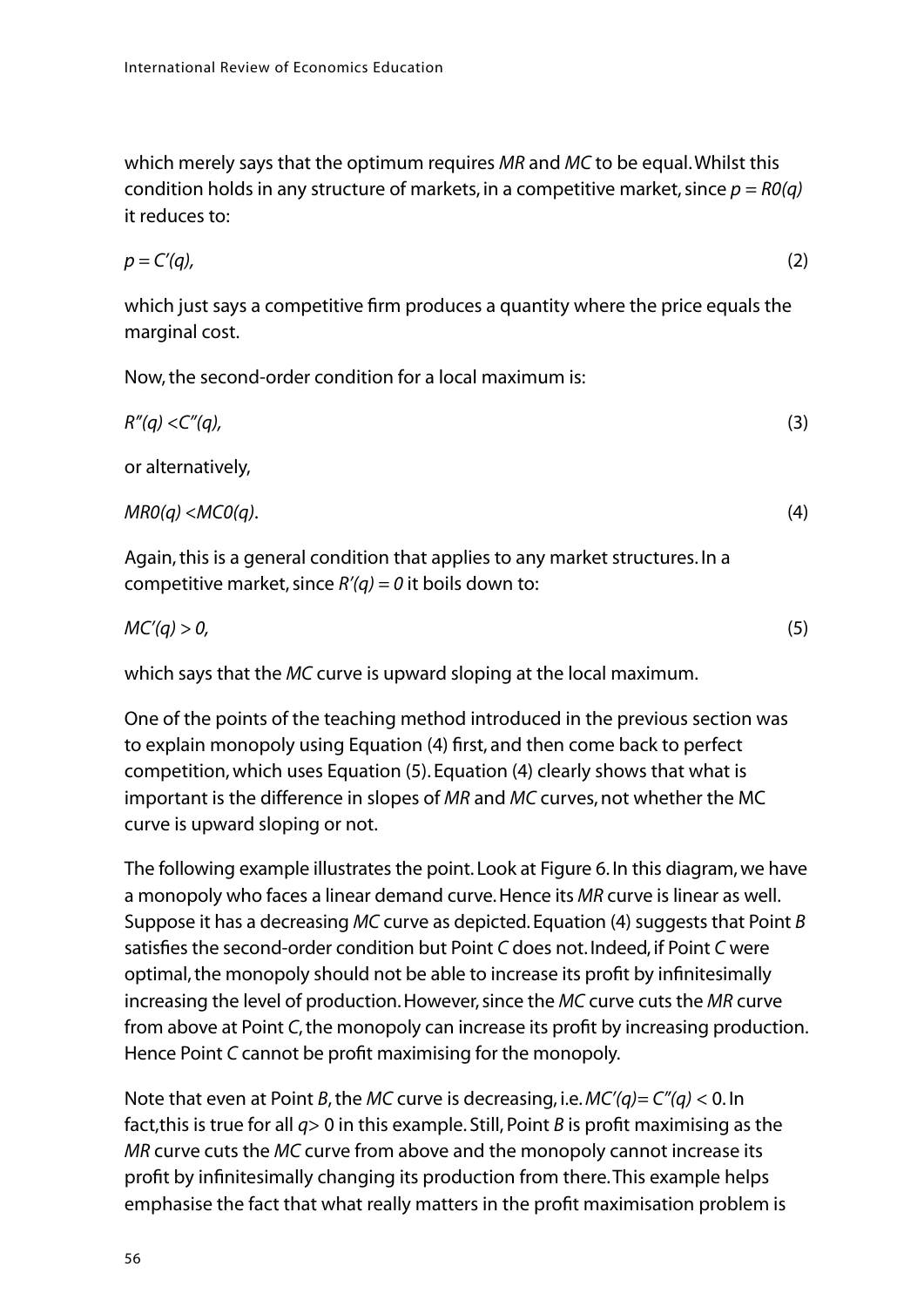

#### **Figure 6** Point *B* satisfying the second-order condition

the difference in slopes of *MR* and *MC*.The slope of the *MC* curve need not be positive at the profit maximising point. Students who have taken the 'golden rule' as gospel are likely to be confused when they see this because they would have just memorised that the *MC* has to be upward sloping when profit is maximised.

## Concluding remarks

This paper is motivated by anecdotal evidence – a numerical example examining a competitive firm's profit maximisation problem – that suggests that the majority of first-year students do not fully grasp the concept of marginal analysis. Economists all know that understanding marginal analysis is crucial in studying economics. Understanding this material may be pivotal for students in determining whether or not to continue studying economics. If they do not believe in marginal analysis, there is no way they will continue to pursue their careers in economics, so we ought to investigate how we can teach this material effectively.

We have emphasised the fact that introductory microeconomics textbooks are omitting a subtle issue – the second-order condition – in a firm's profit maximisation problem. It may seem fudging the second-order condition of profit maximisation is justifiable especially when an introductory microeconomics course is concerned.When we know that the downward sloping segment of the *MC* curve is not essential to the problem in the sense that any point of that segment cannot be optimal, then why bother worrying about it? This must be the popular view considering how the textbooks treat this matter. Our thesis in this paper, however, is that we should not fudge teaching the second-order condition as it is pedagogically essential in teaching marginal analysis.We have argued that fudging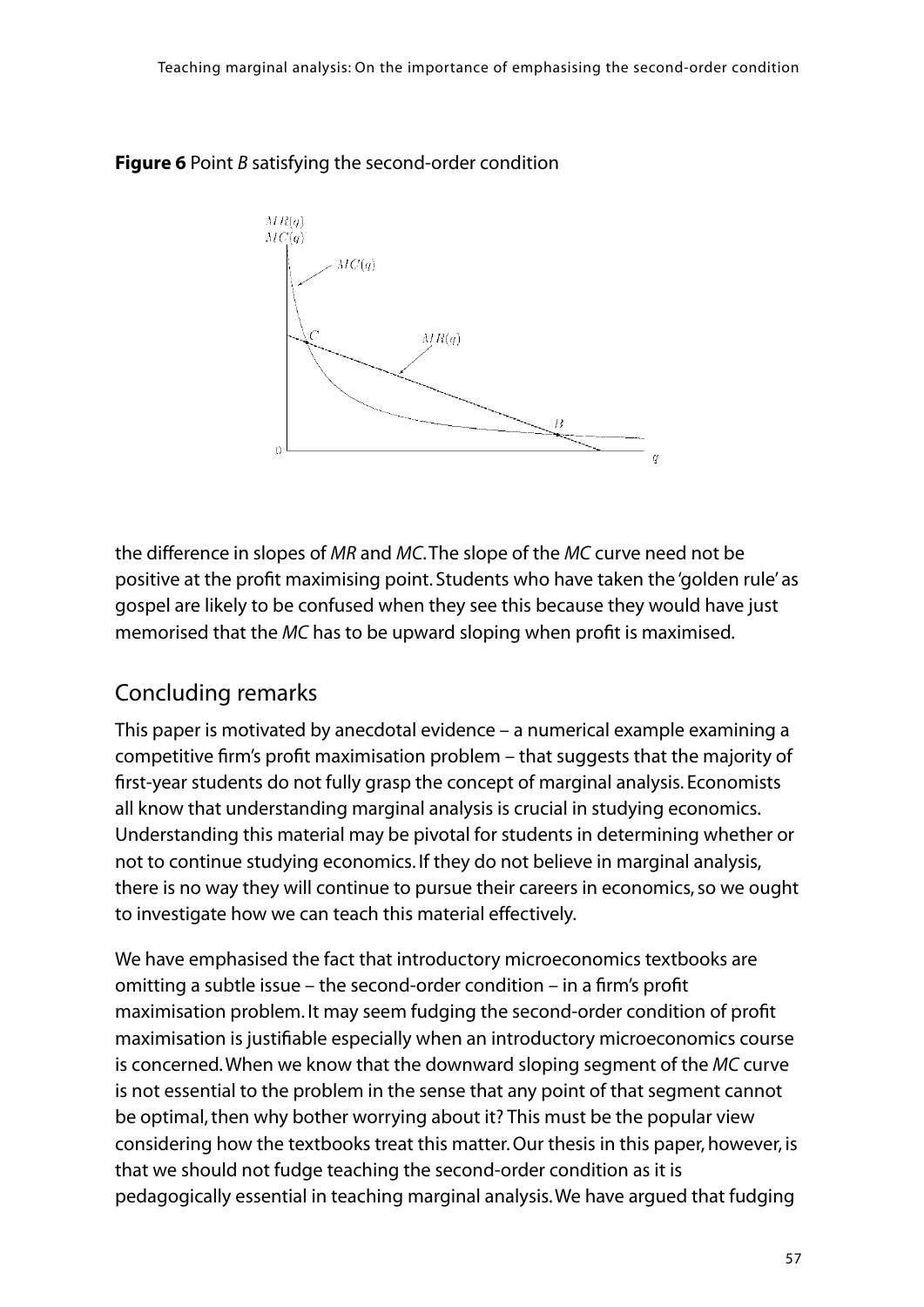together with students' tendency to memorise concepts inevitably impedes their understanding of marginal analysis.

We strongly believe that the method we have suggested can be complementary with introductory microeconomics textbooks. Instructors of introductory microeconomics courses are responsible for supporting the textbook material with some subtlety that is missing from it – that is the value added of lectures after all – and hopefully this paper provides them with some guidance.

## References

Gans, J, King S. P. & Mankiw, N. G. (1999) *Principles of Microeconomics*. Sydney: Hartcourt **Brace** 

Jones, C. (2005) *Applied Welfare Economics*. Oxford: Oxford University Press.

McTaggart, D., Findlay C. & Parkin, M. (2003) *Microeconomics*, 4th edition. Australia: Pearson Education.

Sloman, J. & Norris, K. (2005) *Principles of Microeconomics*. Australia: Pearson Education. Swann, M. & McEachern, W. A. (2003) *Microeconomics*: A Contemporary Introduction, 2nd edition. Australia:Thomson.

Taylor, J. & Frost, L. (2002) *Microeconomics*, 2nd Australian edition. Milton: John Wiley and Sons.

## **Notes**

The author would like to thank Phong Ngo, Ben Smith, Shane Evans and two anonymous referees for valuable comments.The usual disclaimer applies.

- <sup>1</sup> These include Gans *et al.* (1999), McTaggart *et al*.(2003), Sloman and Norris (2005), Swann and McEachern (2003), and Taylor and Frost (2002).
- <sup>2</sup> Of course, we are postulating that the price is above the minimum point of the *AV C* curve.
- <sup>3</sup>  $MR > MC$  when  $a = 12$  as this is a discrete example. The focus of our paper hereafter shall be on continuous cases.
- <sup>4</sup> Checking if Point *E* lies above the *AV C(q)* curve is the next step, but that is not the focus of our discussion.
- 5 For example, see Swann and McEachern (2003), p.225.
- 6 The motivation of introducing this rule is clear.This marginal analysis leads to a supply curve of a competitive firm that conforms to the law of supply – the supply increases as the price increases – which does make some students realise how powerful marginal analysis is.
- $7$  In fact, if we assume that the total cost function is not too concave when the level of production is low, the corresponding *MC* curve is U-shaped and has a low vertical intercept. In that case, for a sufficiently high market price, we only have one intersection to worry about. Diagrams in McTaggart *et al*.(2003) and Sloman and Norris (2005) seem to be drawn in this spirit, but it is not clear whether they are conscious of this matter.